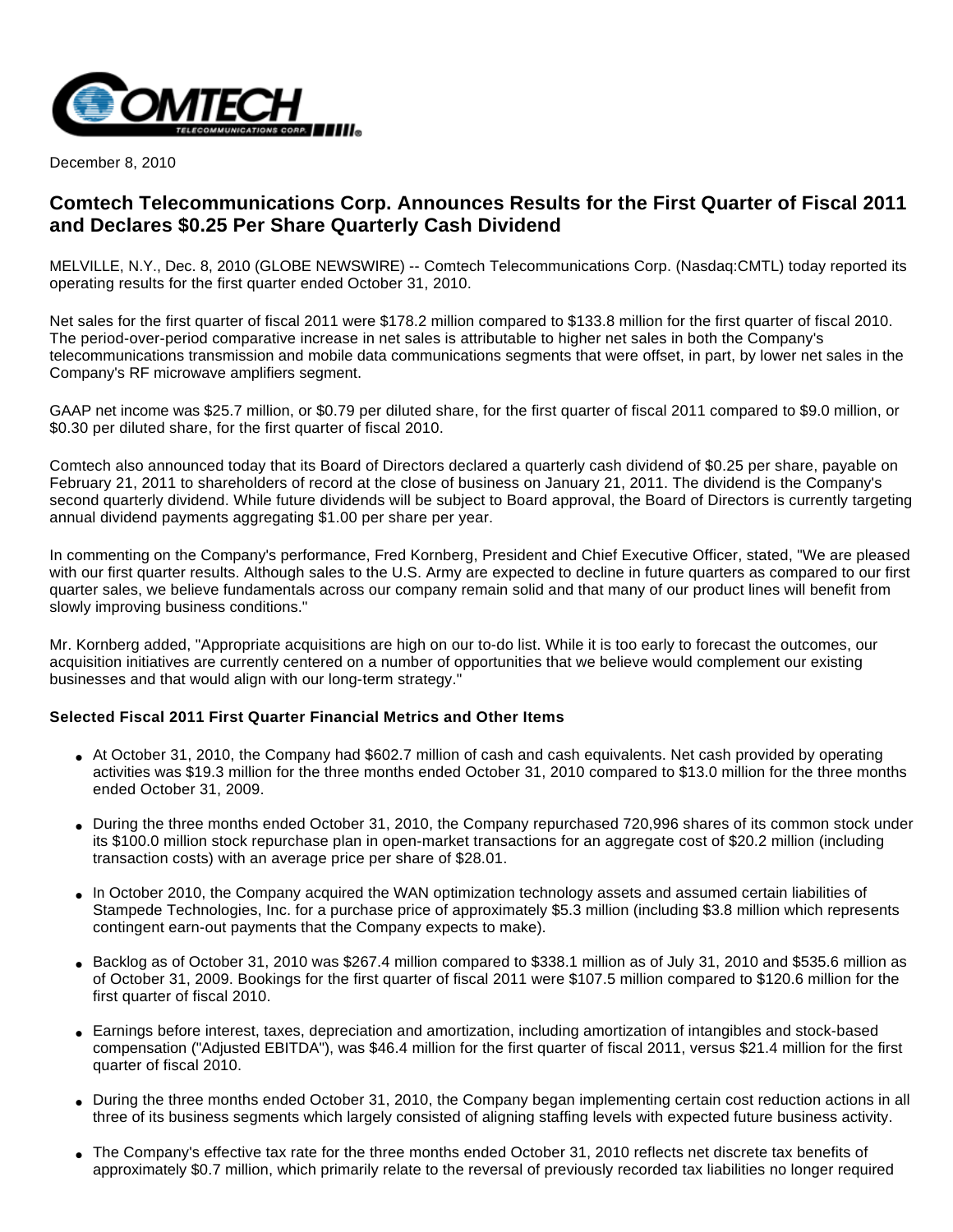due to the expiration of applicable statutes of limitations.

- During the three months ended October 31, 2010, the Company benefited from the receipt of a merger termination fee of \$12.5 million (net of certain directly-related expenses) related to a Termination and Release Agreement dated September 7, 2010, by which the Company and CPI International, Inc. ("CPI") terminated a previously announced Merger Agreement dated May 8, 2010.
- On November 29, 2010, the purported class action lawsuits alleging that the Company, its Chief Executive Officer and its Chief Financial Officer violated Section 10(b) of the Securities Exchange Act of 1934 was dismissed with prejudice. In addition, the Company was also dismissed, without prejudice, as a defendant in a putative stockholder class action complaint that was filed by a stockholder of CPI against CPI, its directors and the Company in connection with the Company's proposed merger with CPI which was terminated in September 2010.

### **Conference Call**

The Company has scheduled an investor conference call for 8:30 AM (ET) on Thursday, December 9, 2010. Investors and the public are invited to access a live webcast of the conference call from the investor relations section of the Comtech web site at [www.comtechtel.com](http://www.comtechtel.com/). Alternatively, investors can access the conference call by dialing (800) 862-9098 (domestic) or (785) 424-1051 (international) and using the conference I.D. of "Comtech." A replay of the conference call will be available for seven days by dialing (402) 220-7218. In addition, an updated investor presentation, including earnings guidance, will be available on the Company's web site shortly after the conference call.

#### **About Comtech**

Comtech Telecommunications Corp. designs, develops, produces and markets innovative products, systems and services for advanced communications solutions. The Company believes many of its solutions play a vital role in providing or enhancing communication capabilities when terrestrial communications infrastructure is unavailable, inefficient or too expensive. The Company conducts business through three complementary segments: telecommunications transmission, mobile data communications and RF microwave amplifiers. The Company sells products to a diverse customer base in the global commercial and government communications markets. The Company believes it is a market leader in the market segments that it serves.

#### **Cautionary Statement Regarding Forward-Looking Statements**

Certain information in this press release contains forward-looking statements, including but not limited to, information relating to the Company's future performance and financial condition, plans and objectives of the Company's management and the Company's assumptions regarding such future performance, financial condition, and plans and objectives that involve certain significant known and unknown risks and uncertainties and other factors not under the Company's control which may cause its actual results, future performance and financial condition, and achievement of plans and objectives of the Company's management to be materially different from the results, performance or other expectations implied by these forward-looking statements. These factors include the nature and timing of receipt of, and the Company's performance on, new or existing orders that can cause significant fluctuations in net sales and operating results; the timing and funding of government contracts; adjustments to gross profits on long-term contracts; risks associated with international sales, rapid technological change, evolving industry standards, frequent new product announcements and enhancements, changing customer demands, changes in prevailing economic and political conditions; risks associated with the Company's legal proceedings and other matters; risks associated with the Company's MTS and BFT contracts; risks associated with the Company's obligations under its revolving credit facility; and other factors described in the Company's filings with the Securities and Exchange Commission ("SEC").

### **COMTECH TELECOMMUNICATIONS CORP. AND SUBSIDIARIES**

Condensed Consolidated Statements of Operations (Unaudited)

> Three months ended October 31, 2010 2009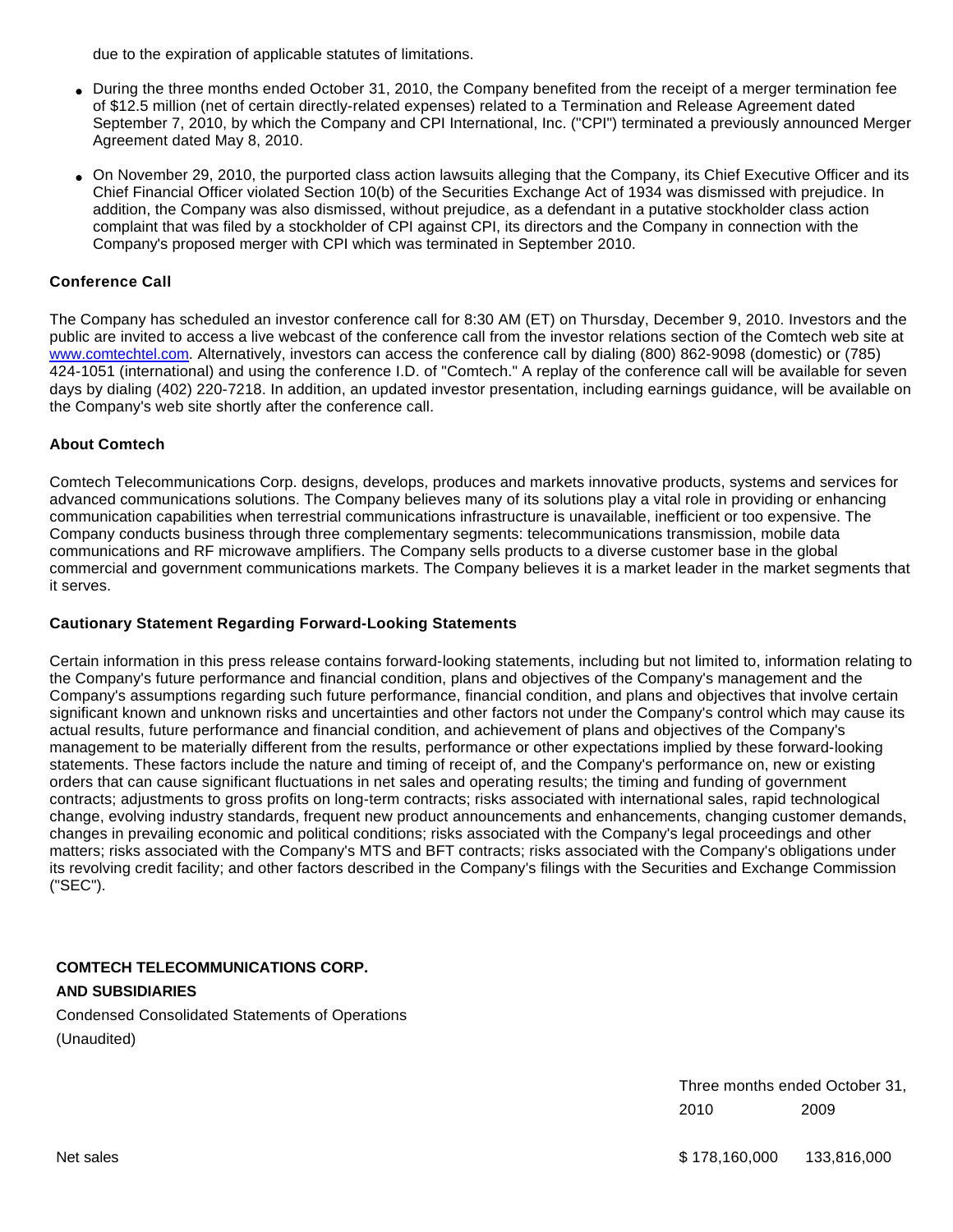| Cost of sales                                                                           | 113,926,000                    | 84,042,000                 |
|-----------------------------------------------------------------------------------------|--------------------------------|----------------------------|
| Gross profit                                                                            | 64,234,000                     | 49,774,000                 |
| Expenses:                                                                               |                                |                            |
| Selling, general and administrative                                                     | 24,015,000                     | 21,719,000                 |
| Research and development                                                                | 10,751,000                     | 11,324,000                 |
| Amortization of intangibles                                                             | 1,887,000                      | 1,764,000                  |
| Merger termination fee, net                                                             | (12,500,000)                   | $\overline{\phantom{m}}$ . |
|                                                                                         | 24,153,000                     | 34,807,000                 |
| Operating income                                                                        | 40,081,000                     | 14,967,000                 |
| Other expenses (income):                                                                |                                |                            |
| Interest expense                                                                        | 2,063,000                      | 1,967,000                  |
| Interest income and other                                                               | (694,000)                      | (235,000)                  |
| Income before provision for income taxes                                                | 38,712,000                     | 13,235,000                 |
| Provision for income taxes                                                              | 13,056,000                     | 4,203,000                  |
| Net income                                                                              | \$<br>25,656,000               | 9,032,000                  |
| Net income per share:                                                                   |                                |                            |
| <b>Basic</b>                                                                            | 0.91<br>\$                     | 0.32                       |
| <b>Diluted</b>                                                                          | \$<br>0.79                     | 0.30                       |
| Weighted average number of common shares outstanding - basic                            | 28,119,000                     | 28,222,000                 |
| Weighted average number of common and common equivalent shares outstanding -<br>diluted | 33,771,000                     | 34,057,000                 |
| Dividends declared per issued and outstanding common share                              | \$0.25                         |                            |
| <b>COMTECH TELECOMMUNICATIONS CORP.</b><br><b>AND SUBSIDIARIES</b>                      |                                |                            |
| <b>Condensed Consolidated Balance Sheets</b>                                            |                                |                            |
|                                                                                         | October 31, 2010 July 31, 2010 |                            |

| Assets                                    | (Unaudited)   | (Audited)   |
|-------------------------------------------|---------------|-------------|
| Current assets:                           |               |             |
| Cash and cash equivalents                 | \$602,698,000 | 607,594,000 |
| Accounts receivable, net                  | 90,350,000    | 135,840,000 |
| Inventories, net                          | 84,898,000    | 73,562,000  |
| Prepaid expenses and other current assets | 8,141,000     | 8,876,000   |
| Deferred tax asset                        | 14,217,000    | 14,947,000  |
| Total current assets                      | 800,304,000   | 840,819,000 |
| Property, plant and equipment, net        | 32,821,000    | 33,727,000  |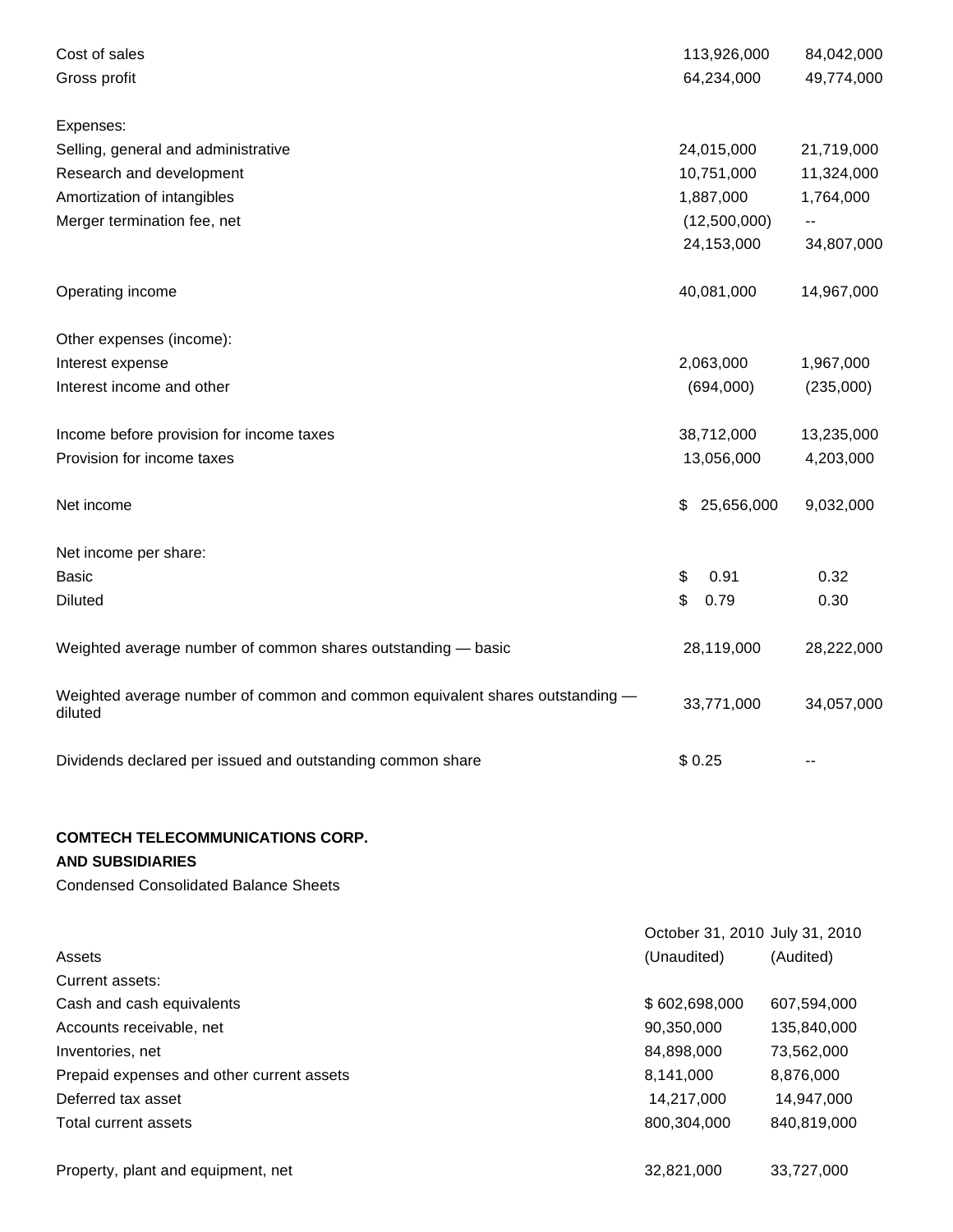| Goodwill                                                                                                                                                                         | 137,354,000     | 137,354,000   |
|----------------------------------------------------------------------------------------------------------------------------------------------------------------------------------|-----------------|---------------|
| Intangibles with finite lives, net                                                                                                                                               | 51,624,000      | 48,091,000    |
| Deferred financing costs, net                                                                                                                                                    | 4,859,000       | 4,675,000     |
| Other assets, net                                                                                                                                                                | 1,891,000       | 1,896,000     |
| <b>Total assets</b>                                                                                                                                                              | \$1,028,853,000 | 1,066,562,000 |
| Liabilities and Stockholders' Equity                                                                                                                                             |                 |               |
| <b>Current liabilities:</b>                                                                                                                                                      |                 |               |
| Accounts payable                                                                                                                                                                 | \$28,392,000    | 77,844,000    |
| Accrued expenses and other current liabilities                                                                                                                                   | 38,879,000      | 53,398,000    |
| Dividends payable                                                                                                                                                                | 6,915,000       |               |
| Customer advances and deposits                                                                                                                                                   | 19,042,000      | 12,780,000    |
| Interest payable                                                                                                                                                                 | 3,047,000       | 1,531,000     |
| Income taxes payable                                                                                                                                                             | 16,981,000      | 8,666,000     |
| <b>Total current liabilities</b>                                                                                                                                                 | 113,256,000     | 154,219,000   |
| Convertible senior notes                                                                                                                                                         | 200,000,000     | 200,000,000   |
| Other liabilities                                                                                                                                                                | 6,361,000       | 2,518,000     |
| Income taxes payable                                                                                                                                                             | 4,261,000       | 5,220,000     |
| Deferred tax liability                                                                                                                                                           | 3,446,000       | 2,973,000     |
| <b>Total liabilities</b>                                                                                                                                                         | 327,324,000     | 364,930,000   |
| Commitments and contingencies                                                                                                                                                    |                 |               |
| Stockholders' equity:                                                                                                                                                            |                 |               |
| Preferred stock, par value \$.10 per share; shares authorized and unissued 2,000,000 --                                                                                          |                 |               |
| Common stock, par value \$.10 per share; authorized 100,000,000 shares;<br>issued 28,592,649 shares and 28,542,535 shares at October 31, 2010 and<br>July 31, 2010, respectively | 2,859,000       | 2,854,000     |
| Additional paid-in capital                                                                                                                                                       | 348,863,000     | 347,514,000   |
| Retained earnings                                                                                                                                                                | 370,190,000     | 351,449,000   |
|                                                                                                                                                                                  | 721,912,000     | 701,817,000   |
| Less:                                                                                                                                                                            |                 |               |
| Treasury stock (931,933 shares and 210,937 shares at October 31, 2010<br>and July 31, 2010, respectively)                                                                        | (20, 383, 000)  | (185,000)     |
| Total stockholders' equity                                                                                                                                                       | 701,529,000     | 701,632,000   |
| Total liabilities and stockholders' equity                                                                                                                                       | \$1,028,853,000 | 1,066,562,000 |

## **COMTECH TELECOMMUNICATIONS CORP.**

# **AND SUBSIDIARIES**

Reconciliation of Non-GAAP Financial Measures to GAAP Financial Measures (Unaudited)

> Three Months Ended October 31, 2010 2009